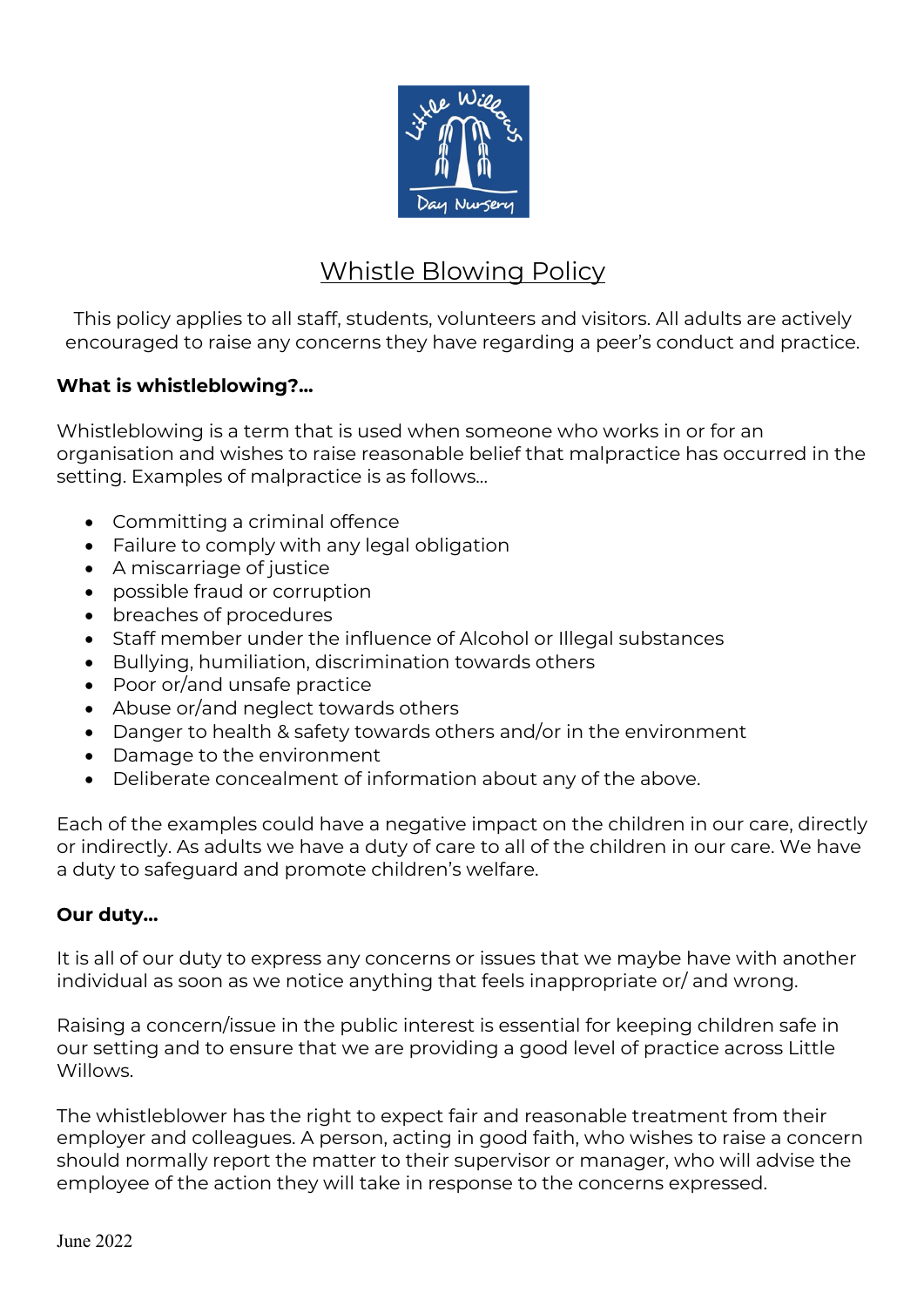Staff at Little Willows Day Nursery are committed to achieving high standards of care to the children at all times. This policy provides individuals in the workplace with protection from victimisation or punishment where they raise a genuine concern about misconduct or malpractice in the nursery

### **How to whistleblow…**

If an employee feels there is a concern regarding another member of staff within Little Willows, we ask that this is communicated to the Nursery Manager- **Abi Gilbert** in the first instance. However, this may not always be appropriate in which case concerns should be raised with the Nursery Directors- **Lisa & Steve Ojomoh.**

Concerns are best raised in writing, including the background and history of the concern, names of individuals involved, the time, date & place and where possible the reason why you are concerned. *The earlier the concern is raised to the appropriate persons the easier it is to take appropriate action.* 

If you do not wish to put allegations in writing then the person with whom you make the concern to will make a written record of the interview and will ask you to sign to confirm you agree with the written statements.

Staff are not expected to prove the truth of the allegations; however, you will be required to demonstrate that there are sufficient grounds for your concern and that they have been made in good faith.

Staff should not:

- Investigate the matter yourself
- Alert those suspected of being involved
- Approach or accuse an individual
- Tell anyone other than the person you are informing of your concern (i.e. Manager/Director)

Once an issue has been raised it is the responsibility of the Manager to inform LADO and seek advice as to what happens next.

It is the Managers/Registered persons duty to inform OFSTED on a significant event, this can be done by clicking on the following link… **https://www.gov.uk/guidance/report-a-serious-childcare-incident#how-to-tellofsted**

**It is our legal duty to inform OFSTED within 14 days of a reported concern.**